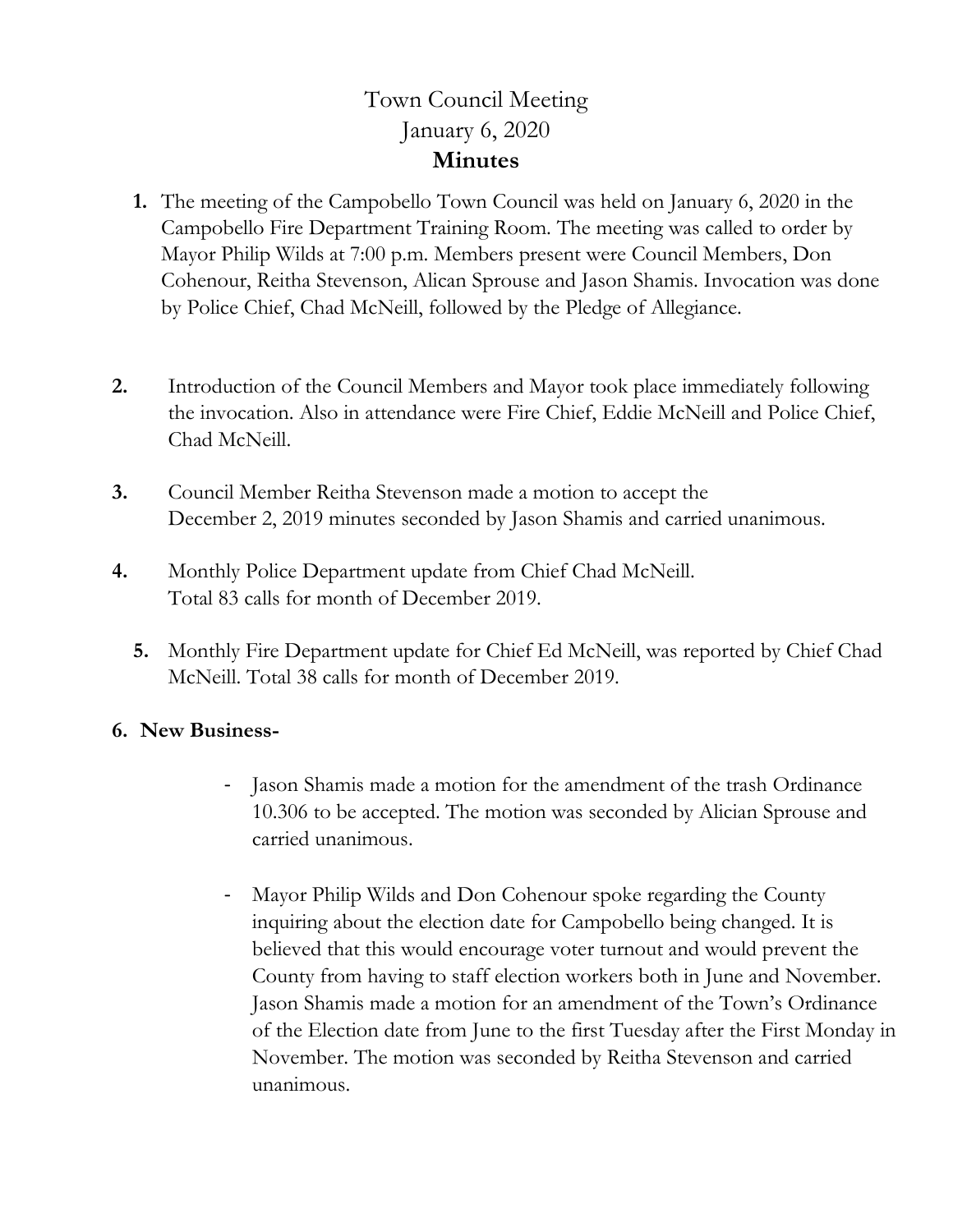- Mayor Wilds introduced Rep. Josiah Magnuson and that he would be available after tonight's council meeting for any questions anyone had for him. Also, Rep. Magnuson will hold a public meeting at the Dutch Plate in Campobello this Thursday, January 9, 2020 at 6:30p for all who want to attend. Senator Tom Corbin will also be in attendance. Mayor Philip Wilds address the public as to why he did not ask Rep. Magnuson to speak at tonight's council meeting and the reason being is the council meetings are just for issues and matters concerning the Town of Campobello.
- It was brought to the attention of everyone by the Town Clerk that the town's CPA, Chris Skinner, was retiring and would not be in attendance at tonight's meeting, but would be able to work on the audit as soon as his recertification was obtained. Mayor Wilds made a motion for the Town to begin looking for another CPA for the audit. The motion was seconded by Jason Shamis and carried unanimous.
- Council Member Jason Shamis asked about the progress of the Old Asheville Hwy bridge. Chief Chad McNeill reported that the Road Closed and Dead End signs had just came in and would be put to use. Mayor Wilds suggested using concrete barricades to keep drivers off of the bridge or from being able to move the barricades.
- Council Member, Jason Shamis reported that he is working towards getting natural gas as an option for the town.
- Mayor Philip Wilds answered questions about the quarterly newsletter for the Town's residents. The newsletter is strictly from the Mayor to inform the Town's residents of events, accomplishments and progress involving the Town. It is not intended to be used for any other purpose.
- The issue of a fisheye mirror being needed on Depot St. was addressed by the Mayor. He and Chief Chad McNeill discussed the issue and also contacted SCDOT who were not in favor of the mirror as it could pose a problem with sunlight reflecting off of the mirror and obstructing the driver's vision. At this time, a fisheyed mirror will not be obtained but the issue can be brought up again in the future.
- With regards to the drainage issue at a citizen's residence, the Mayor will discuss this with the homeowner after tonight's meeting.